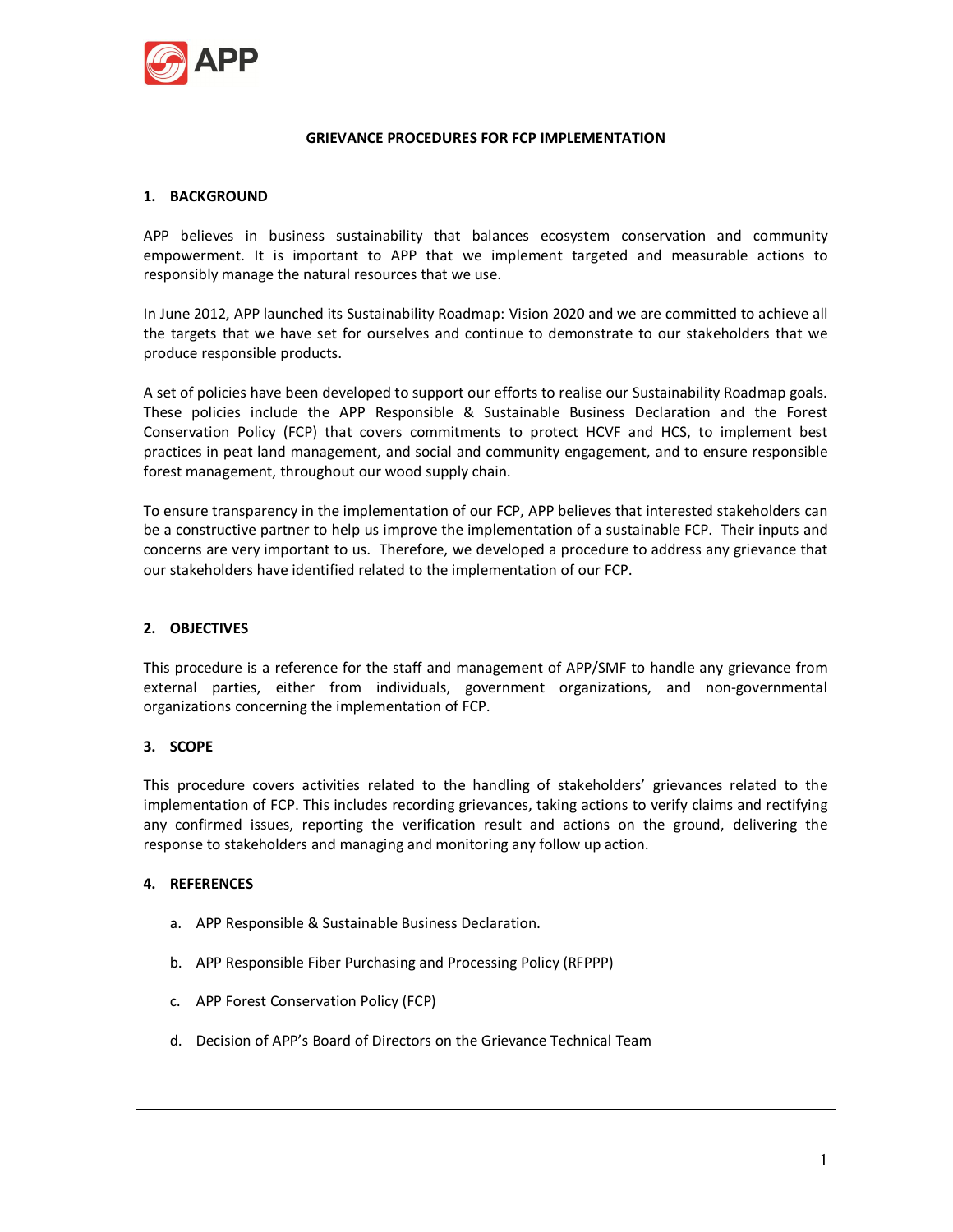

### **5. GENERAL TERMS**

- a. A grievance is a complaint, concern or problem which an individual or a group wants the company to address and find solutions for.
- b. Suppliers of pulp to APP mills consist of:
	- · Forest Management Units (FMU) can be either a business or individual that supplies round wood to produce pulp.
	- · A business entity that supplies wood chips for the production of pulp.
- c. The technical grievance team is the team formed by the Board of Directors of APP to support effective and swift handling of grievances from external parties.

# **6. DUTIES AND RESPONSIBILITIES**

a. Grievance Support Team at APP's head office:

The members of this Team are based in the APP Head Office in Jakarta. The duties of this Team are to receive record, classify, and report the grievances to the Grievance Committee and Verification Team.

b. Grievance Committee:

The members of this team are representatives from APP, Sinarmas Forestry, and TFT managements. The duties of this Committee are to assess and to respond to all the grievances expressed by external parties related to the implementation of FCP that has been verified by the Verification Team. This Committee will instruct staff at the district, region, and mill level to take the necessary actions to address the identified grievances as required.

c. Verification Team

The members of this team are from APP, Sinarmas Forestry and TFT. The duty of this Verification Team is to study and to verify the data/information provided by the external parties with grievances. The Verification Team will work together with the staff of FMU and/or related mill in carrying out its duty. The Verification Team will develop report(s) outlining the result of its verification and recommended actions to address any confirmed issues, and a Draft Response Letter that will be submitted to the Grievance Committee. The Verification Team may include third party as needed. Third party can be the complainant or a representative of the complainant who has been given a clear mandate through a letter of assignment.

d. Media Monitoring Team:

This team consists of members from APP and Sinarmas Forestry. It is tasked with monitoring all mass media (print and electronic) for news relating to APP and its suppliers. The team is required to send the news to the Corporate Affairs Division HQ, with copies to the verification team.

e. District Manager

Together with the Region Head, the District Manager will take the necessary actions to resolve and/or settle the grievance in his/her area of work and report the implementation and result to the Grievance Committee and Verification team.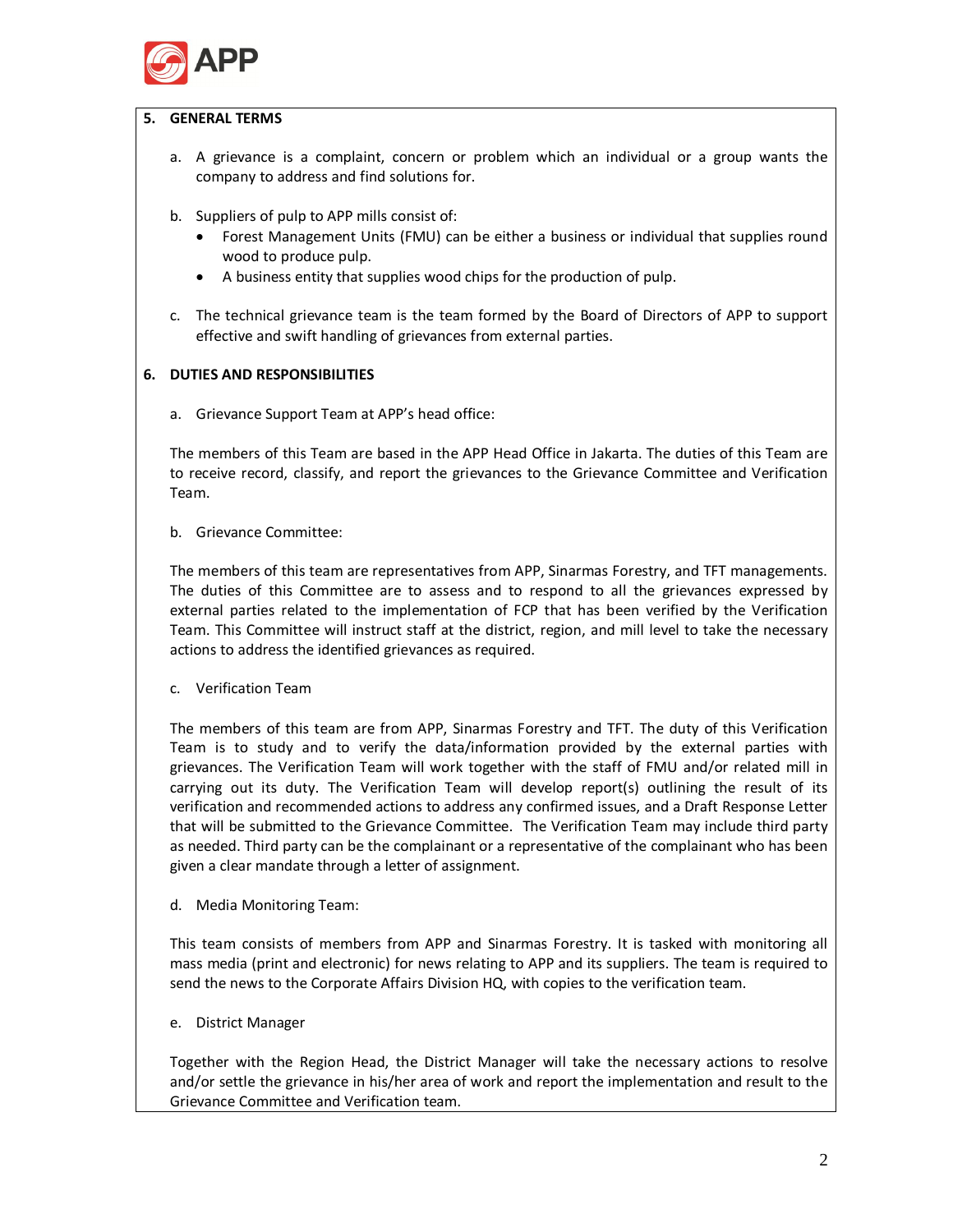

### f. Regional Head

Together with the District Manager, the Region Head will take the necessary actions to resolve and/or settle the in his/her area of work and report the implementation and result to the Grievance Committee.

g. Mill Head

The mill head will take the necessary actions to resolve and/or settle the grievance in his/her area of work and report the implementation and result to the Grievance Committee.

# **7. PROCEDURES**

# 7.1 Workflows

- a. Grievances can expressed to APP through the following channels:
- Email : sustainability@app.co.id
- Telepon : 0800-1-401471 or 0888-0814-7896
- $Fax : +62-21-3162617$
- PO Box : 6604 / JKPWK Jakarta 10350c
- b. The grievance party should provide the following information:
- Full Name
- Name of Organization (if any)
- **Address**
- Phone No./Fax No./Email Address (min 1)
- Description of their grievance in detail
- Evidences to support their grievance

If the party that reports a grievance did not provide a clear correspondence data, then the grievance team cannot seek further clarification on the grievance/evidence nor can deliver a response. However, the party with grievance may request their identity to be kept confidential.

Any party may appoint a third party to submit their grievances provided that the third party follows the procedure.

- c. The Grievance Support (GS) Team works everyday to collect, record, and classify all grievances that are received. At the end of the working day, GS Team develop a report compiling grievance received that day and send it to the Verification Team and the Grievance Committee. GS Team also keeps a duplicate/copy of all the Response Letters sent by the Grievance Committee to outside parties.
- d. The Verification Team studies the report from the GS Team.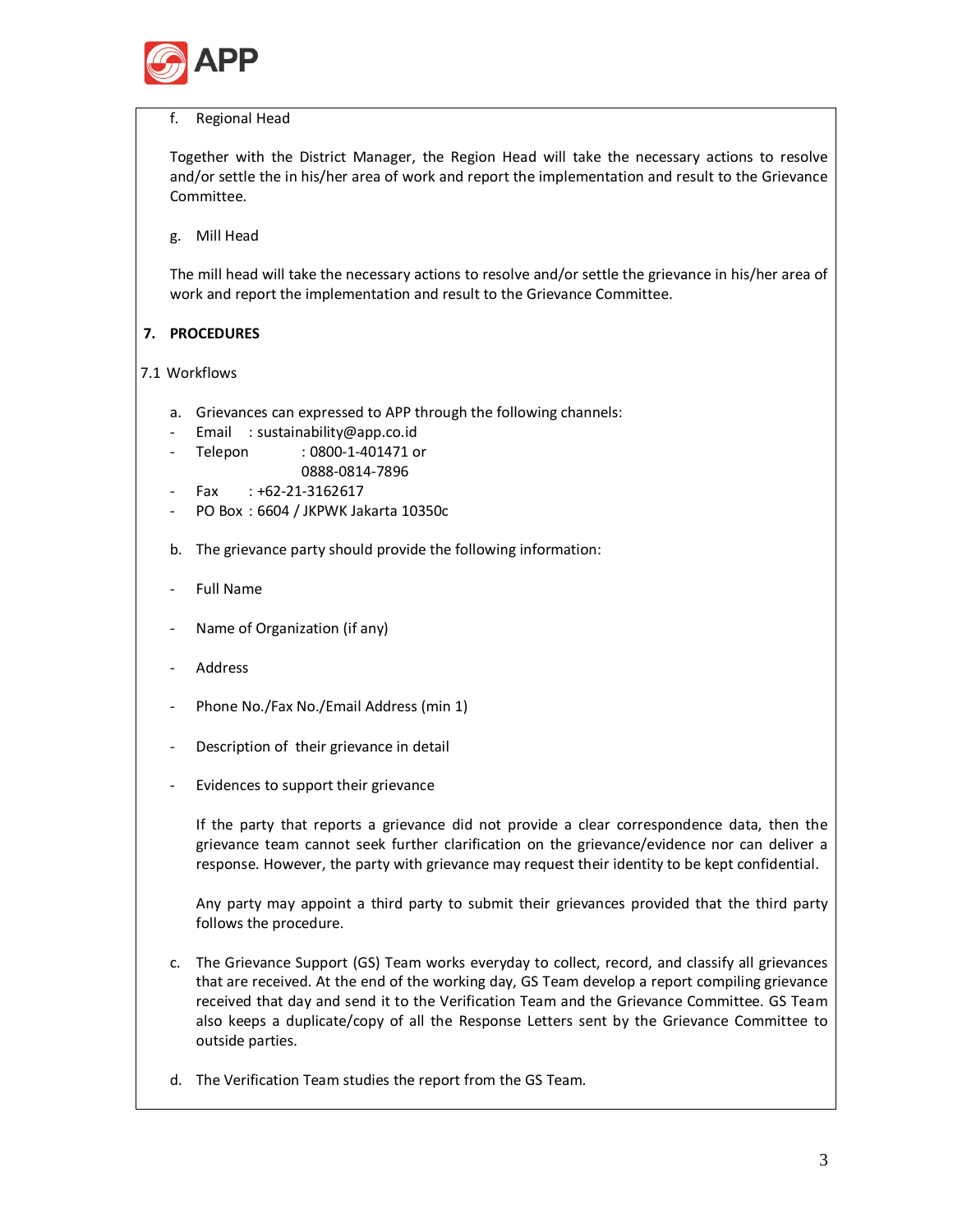

- e. If it is assessed that the grievance is unmerited or no field action is required to resolve it, then the Verification Team will submit a verification report and draft Response Letter to the Grievance Committee for approval before sending it to the party with grievance. This approved written response will be sent within 5 working days, after the APP/SMF receives the grievance.
- f. If the result of the verification indicates that a field action is necessary to resolve the grievance, then the Verification Team, after obtaining the approval of the Grievance Committee will send an official letter to the District Manager/Region Head/Mill Head to take the necessary steps/action in the field to resolve the grievance. The instruction shall be sent within three working days following approval from the grievance committee.
- g. The District Manager together with the Region Head will conduct steps/action in the field (forest) to resolve the grievance and report the result to the Verification Team and the Grievance Committee. Actions in the field to resolve the grievance shall be done immediately and the District Manager shall provide an implementation status and result report to the Committee and the Verification Team within three working days after receiving instructions.
- h. The Mill Head will conduct steps/action in the field (mill) to resolve the said grievance and report the result to the Verification Team and the Grievance Committee. Actions in the field to resolve the grievance shall be done immediately and the District Manager shall provide a Field Action Report that contains implementation status update to the Committee and the Verification Team within three working days after receiving instructions.
- i. Immediately after obtaining the Field Action Report from the District Manager/Region Head and Mill Head, the Verification Team will study the report and make a draft written response in behalf of the Grievance Committee for the party that reported the grievance and dissatisfaction. The said Draft Response Letter will be studied and approved by the Grievance Committee before sending it. This action will be conducted within three working days.
- j. The Verification Team will keep a duplicate/copy of every Verification Form, Action Result Report, Minutes of the Meeting, and its attachments.
- k. If the party that reported a grievance is unsatisfied with the written response from the Grievance Committee, the said party can send to the Committee its complaint and providing information on the issues that they consider to be insufficiently addressed by the Grievance Committee. If deemed necessary, the Grievance Committee, with the help of the Verification Team, can conduct the following:
- Invite the concerned party to obtain a direct explanation.
- Provide opportunity and access to the concerned party to conduct a cross-check in the field and submit its result to the Grievance Committee.
- Together discuss other options that may be conducted to resolve the remaining grievance.
- Involve IO in the verification.
- l. For cases related to media reports (print and electronic) the verification will be handled according to grievance procedure. The decision to respond to the media is in accordance with approval from the grievance committee.
- 7.2 Monitoring mechanisms for handling complaints and grievances:
- a. Region and Mill Head will monitor the progress in handling the grievance in their respective areas.